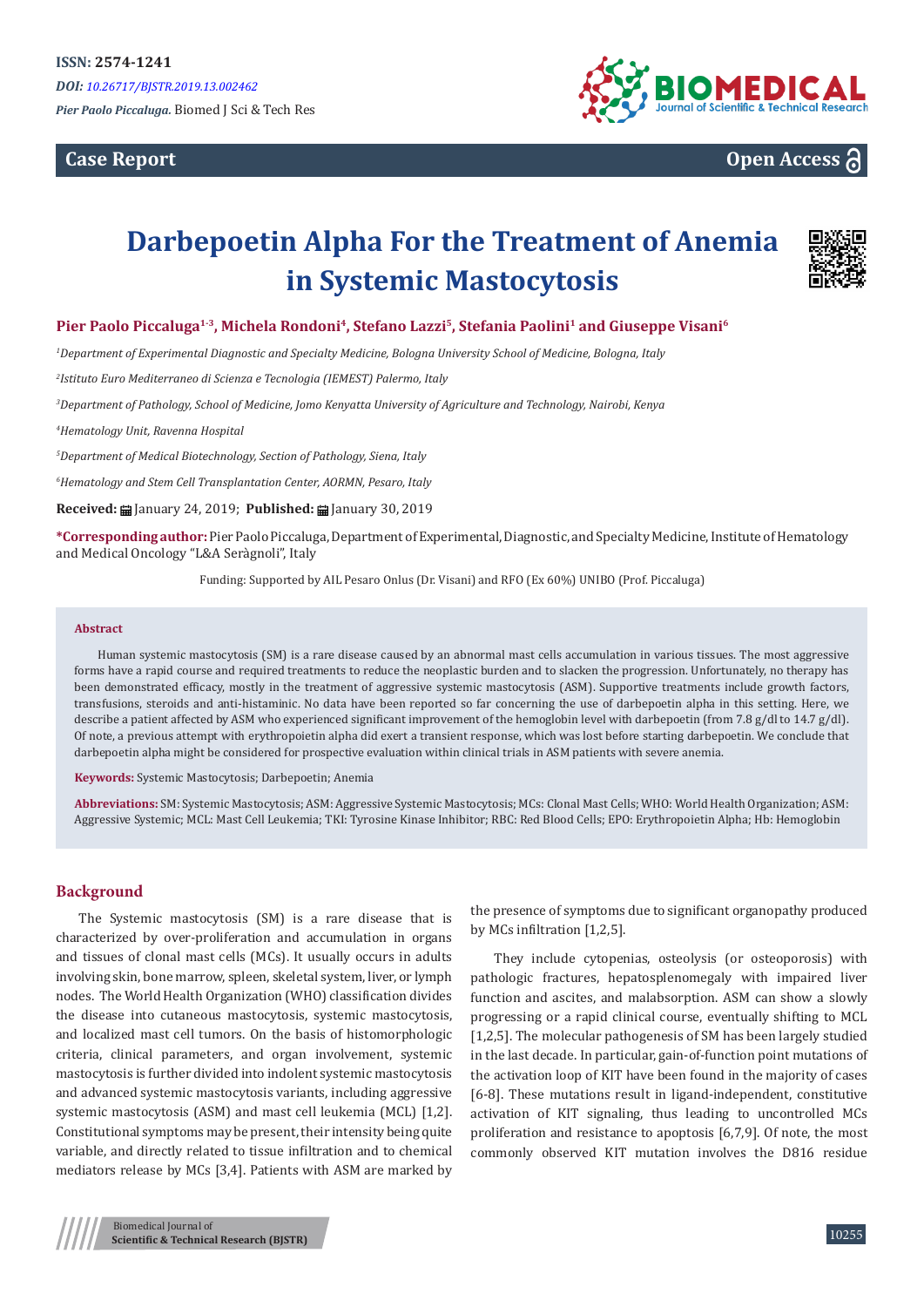and make the use of the tyrosine kinase inhibitor (TKI) imatinib mesylate useless, as the drug cannot bind this specific KIT mutant [10,11].

Similarly, second generation TKI such as dasatinib (Bristol-Mayer-Squibb) or nilotinib (Novartis Pharma), although probably more effective than imatinib, demonstrated a relative scarce activity [12-14]. Conversely, the third generation TKI midostaurin (Novartis Pharma) showed a significant activity in both ASM and MCL [15,16]. Alternative treatment options are represented by interferon alpha [17] steroids and chemotherapy [18]. Occasionally, successful usage of other agents has been reported [19,20]. Nonetheless, to date, irrespective of the clinical course, treatment of ASM and MCL is definitely challenging. Supportive treatments include growth factors, transfusions, steroids and anti-histaminic [21]. In particular, no data have been reported concerning the use of darbepoetin alpha (Amgen Switzerland AG) in SM patients presenting with anemia. Here, we describe a patient affected by ASM who experienced significant improvement of the hemoglobin (Hb) level with darbepoetin. Of note, a previous attempt with erythropoietin alpha (EPO) did only exert a transient response.

#### **Case Report**



**Figure 1**: A - Bone marrow infiltration by neoplastic mast cells (10x, Hematoxilin & Eosin). MCT: Mast cell triptase (20x). CD117: Mast/stem cell growth factor receptor (SCFR/KIT) (20x).

A 79 years-old man was diagnosed for aggressive systemic mastocyosis (ASM) basing on massive bone marrow infiltration by mast cells and splenomegaly. Specifically, bone marrow biopsy showed multifocal clusters of mast cells (Figure 1). At immunohistochemistry, neoplastic cells were CD2+, CD25+, mast cell triptase/MCT+ and CD117/KIT+ (Figure 1). The peripheral blood counts were: Hb 12.2 g/dl, WBC 8.5x109/L, and PLTs 58x109/L. No cutaneous or further extra-cutaneous involvement was recorded. Imatinib (300 mg/day) was then administered for 1 months without significant response. In addition, the patient developed severe weakness with anemia and worsened thrombocytopenia (PLT=19x109/L). Meanwhile, a mutational analysis of KIT revealed the presence of D186V mutation. Thus, imatinib administration was definitely stopped. Since then, the patient has been requiring periodical red blood cells (RBC) transfusions.

Therefore, he received erythropoietin alpha (80.000 IU/ week for the first two months, and then 40.000 IU/week). The hemoglobin level progressively improved up to 12.2g/dl. However, the effect was transitory (Figure 2) and therapy was thus suspended after 10 months, the HB level being dropped down to 7g/dl. The patient then received dasatinib, as compassionate, for two months. Splenomegaly and thrombocytopenia did not improve; conversely, the Hb level further decreased and the clinical condition severely impaired. Thus, dasatinib was suspended and darbepoetin alpha therapy, 150 micro-g/week, was established, with progressive improvement of the Hb level in the following months up to 14.06g/ dl. Seven months later, while still on treatment, the patient died as a consequence of major orthopedic surgery, not related to ASM.



**Figure 2**: Treatment response in terms of hemoglobin level  $(g/dl, y axis)$  as a function of time (months, x axis).

#### **Discussion**

ASM is a severe disease often characterized by prominent symptoms, poor quality of life, and short survival. Not being available any curative approach, supportive therapy is usually adopted. However, it rarely hesitates in significant clinical benefits [2]. Our case indicated, for the first time, that darbepoetin might be useful in ASM patients with anemia even after failure of conventional EPO

10256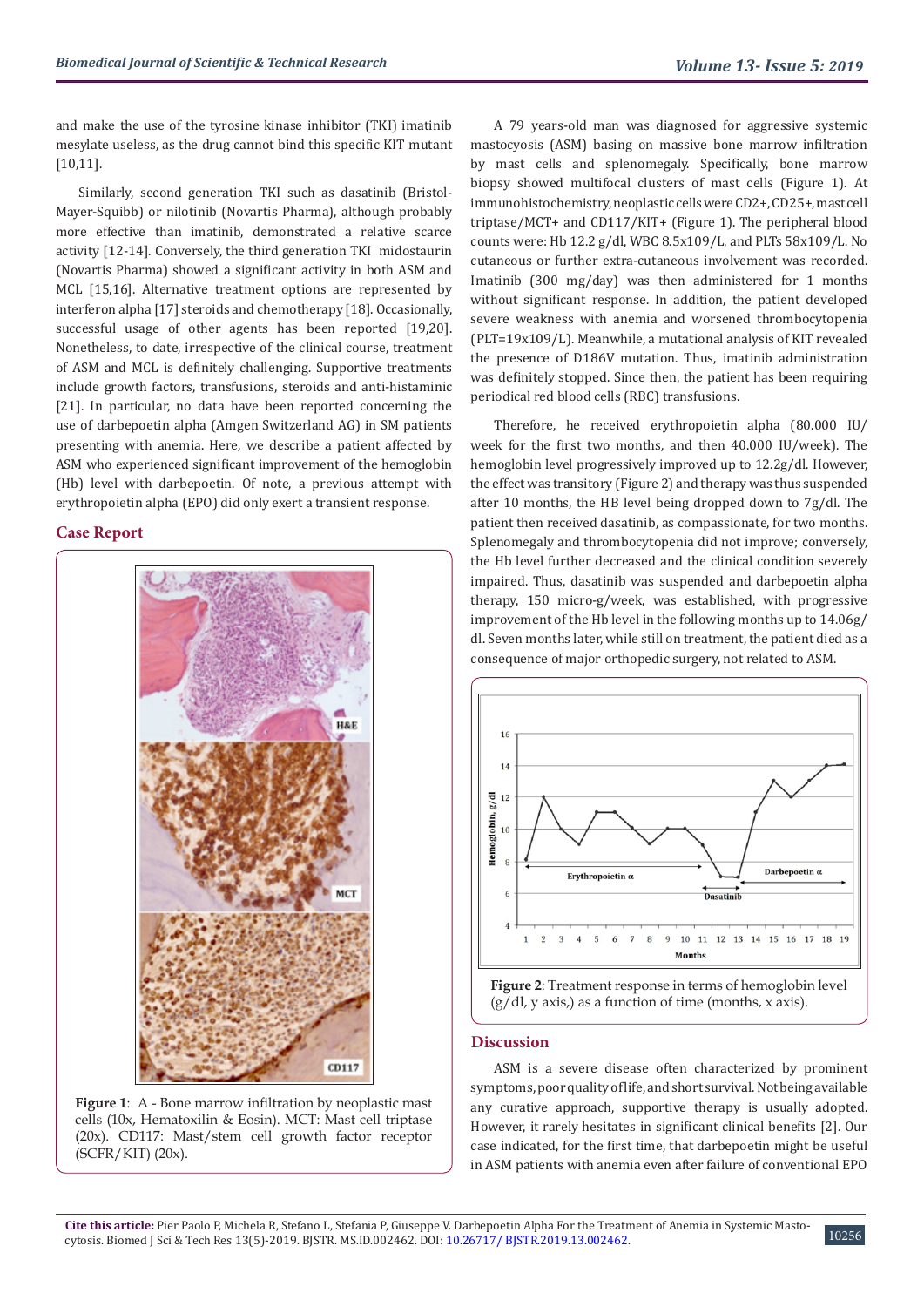therapy. In particular, our patient showed a dramatic improvement of the hemoglobin level with darbepoetin, observed after sensitivity to EPO appeared to be lost. Interestingly, it was shown that also patients affected by myelodysplastic syndrome and anemia insensitive to EPO could respond to darbepoetin administration in a significant proportion of cases [22].

The pharmacological determinants of such phenomenon are currently unknown, as the target receptor is common to the two drugs. It is conceivable that a different type of stimulation might overcome the receptor adaptation, but this hypothesis actually need further confirmation. On the other hand, no specific data concerning the use of erythroid growth factors in ASM have been reported so far. Noteworthy, ASM is a rare disease and affected patients constitute an inhomogeneous group with different clinical features. Thus, it has not been easy to design clinical trials and validate possible new approaches, outside cooperative National/International studies, which have been anyway exceptional. Only recently, new TKI showed promising results, even though a potential curative effect still needs to be proved [13,15,16]. Unfortunately, when this patient was treated, midostaurin was not available yet. Finally, in our case, a possible therapeutic effect of dasatinib should also be considered. In fact, after two months of therapy, the tripatse level (a surrogate of disease activity) was significantly reduced. However, at the time of the best response to darbepoetin, the tripatse was as high as at baseline again, suggesting that Hb increase was independent from the possible dasatinib effect. We conclude that darbepoetin might be useful in ASM patients with anemia and, more in general, clinical trials testing erythroid growth factors are warranted in this setting.

#### **References**

- 1. [Pardanani A \(2015\) Systemic mastocytosis in adults: 2015 update on](https://www.ncbi.nlm.nih.gov/pubmed/25688753)  [diagnosis, risk stratification, and management. Am J Hematol Mar 90\(3\):](https://www.ncbi.nlm.nih.gov/pubmed/25688753)  [250-262.](https://www.ncbi.nlm.nih.gov/pubmed/25688753)
- 2. [Valent P, Akin C, Hartmann K, Nilsson G, Reiter A, et al. \(2017\) Advances](https://www.ncbi.nlm.nih.gov/pubmed/28254862)  [in the Classification and Treatment of Mastocytosis: Current Status and](https://www.ncbi.nlm.nih.gov/pubmed/28254862)  [Outlook toward the Future. Cancer Res 77\(6\): 1261-1270.](https://www.ncbi.nlm.nih.gov/pubmed/28254862)
- 3. [Hoermann G, Greiner G, Valent P \(2015\) Cytokine Regulation of](https://www.ncbi.nlm.nih.gov/pubmed/26543328)  [Microenvironmental Cells in Myeloproliferative Neoplasms. Mediators](https://www.ncbi.nlm.nih.gov/pubmed/26543328)  [Inflamm 869242.](https://www.ncbi.nlm.nih.gov/pubmed/26543328)
- 4. [Onnes MC, Tanno LK, Elberink JN \(2016\) Mast Cell Clonal Disorders:](https://www.ncbi.nlm.nih.gov/pubmed/27942432)  [Classification, Diagnosis and Management. Curr Treat Options Allergy](https://www.ncbi.nlm.nih.gov/pubmed/27942432)  [3\(4\): 453-464.](https://www.ncbi.nlm.nih.gov/pubmed/27942432)
- 5. [Patnaik MM, Rindos M, Kouides PA, Tefferi A, Pardanani A, et al. \(2007\)](https://www.ncbi.nlm.nih.gov/pubmed/17488167)  [Systemic mastocytosis: a concise clinical and laboratory review. Arch](https://www.ncbi.nlm.nih.gov/pubmed/17488167)  [Pathol Lab Med 131\(5\): 784-791.](https://www.ncbi.nlm.nih.gov/pubmed/17488167)
- 6. [Furitsu T, Tsujimura T, Tono T, Ikeda H, Kitayama H, et al. \(1993 \)](https://www.ncbi.nlm.nih.gov/pubmed/7691885)  [Identification of mutations in the coding sequence of the proto-oncogene](https://www.ncbi.nlm.nih.gov/pubmed/7691885)  [c-kit in a human mast cell leukemia cell line causing ligand-independent](https://www.ncbi.nlm.nih.gov/pubmed/7691885)  [activation of c-kit product. J Clin Invest 92\(4\): 1736-1744.](https://www.ncbi.nlm.nih.gov/pubmed/7691885)
- 7. [Schumacher J, Elenitoba Johnson K, Lim M \(2008\) Detection of the c-kit](https://www.ncbi.nlm.nih.gov/pubmed/17526803) [D816V mutation in systemic mastocytosis by allele-specific PCR. J Clin](https://www.ncbi.nlm.nih.gov/pubmed/17526803) [Pathol 61\(1\): 109:114.](https://www.ncbi.nlm.nih.gov/pubmed/17526803)
- 8. [Joris M, Georgin-Lavialle S, Chandesris M, Ludovic Lhermitte, Jean](https://www.ncbi.nlm.nih.gov/pmc/articles/PMC3444844/) [François Claisse, et al. \(2012\) Mast Cell Leukaemia: c-KIT Mutations Are](https://www.ncbi.nlm.nih.gov/pmc/articles/PMC3444844/) [Not Always Positive. Case Rep Hematol \(517546\).](https://www.ncbi.nlm.nih.gov/pmc/articles/PMC3444844/)
- 9. [Metcalfe DD, Mekori YA \(2017\) Pathogenesis and Pathology of](https://www.ncbi.nlm.nih.gov/pubmed/28135563) [Mastocytosis. Annu Rev Pathol 12: 487-514.](https://www.ncbi.nlm.nih.gov/pubmed/28135563)
- 10. [Pardanani A, Elliott M, Reeder T, Cy Li, EJ Baxter, et al. \(2003\) Imatinib](https://www.thelancet.com/journals/lancet/article/PIIS0140-6736(03)14115-3/fulltext) [for systemic mast-cell disease. Lancet 362\(9383\): 535-536.](https://www.thelancet.com/journals/lancet/article/PIIS0140-6736(03)14115-3/fulltext)
- 11. [Ustun C, Arock M, Kluin Nelemans HC, Reiter A, Sperr WR, et al. \(2016\)](https://www.ncbi.nlm.nih.gov/pubmed/27694501) [Advanced systemic mastocytosis: from molecular and genetic progress](https://www.ncbi.nlm.nih.gov/pubmed/27694501) [to clinical practice. Haematologica 101\(10\):1133-1443.](https://www.ncbi.nlm.nih.gov/pubmed/27694501)
- 12. [Verstovsek S, Tefferi A, Cortes J, O Brien S, Garcia Manero G, et al. \(2008\)](https://www.ncbi.nlm.nih.gov/pubmed/18559612) [Phase II study of dasatinib in Philadelphia chromosome-negative acute](https://www.ncbi.nlm.nih.gov/pubmed/18559612) [and chronic myeloid diseases, including systemic mastocytosis. Clin](https://www.ncbi.nlm.nih.gov/pubmed/18559612) [Cancer Res 14\(12\): 3906-3015.](https://www.ncbi.nlm.nih.gov/pubmed/18559612)
- 13. [Hochhaus A, Baccarani M, Giles FJ, le Coutre PD, Müller MC, et al. \(2015\)](https://www.ncbi.nlm.nih.gov/pubmed/26002753) [Nilotinib in patients with systemic mastocytosis: analysis of the phase](https://www.ncbi.nlm.nih.gov/pubmed/26002753) [2, open-label, single-arm nilotinib registration study. J Cancer Res Clin](https://www.ncbi.nlm.nih.gov/pubmed/26002753) [Oncol Nov 141\(11\): 2047-2060.](https://www.ncbi.nlm.nih.gov/pubmed/26002753)
- 14. [Gotlib J \(2017\) Tyrosine Kinase Inhibitors in the Treatment of](https://www.ncbi.nlm.nih.gov/pubmed/28673393) [Eosinophilic Neoplasms and Systemic Mastocytosis. Hematol Oncol Clin](https://www.ncbi.nlm.nih.gov/pubmed/28673393) [North Am 31\(4\): 643-661.](https://www.ncbi.nlm.nih.gov/pubmed/28673393)
- 15. [Gotlib J, Kluin Nelemans HC, George TI, Cem Akin, Karl Sotlar, et al. \(2016\)](https://www.nejm.org/doi/full/10.1056/NEJMoa1513098) [Efficacy and Safety of Midostaurin in Advanced Systemic Mastocytosis. N](https://www.nejm.org/doi/full/10.1056/NEJMoa1513098) [Engl J Med 374\(26\): 2530-2541.](https://www.nejm.org/doi/full/10.1056/NEJMoa1513098)
- 16. [Stone RM, Manley PW, Larson RA, Capdeville R, et al. \(2018\) Midostaurin:](https://www.ncbi.nlm.nih.gov/pubmed/29487059) [its odyssey from discovery to approval for treating acute myeloid](https://www.ncbi.nlm.nih.gov/pubmed/29487059) [leukemia and advanced systemic mastocytosis. Blood Adv 2\(4\): 444-](https://www.ncbi.nlm.nih.gov/pubmed/29487059) [453.](https://www.ncbi.nlm.nih.gov/pubmed/29487059)
- 17. [Kiladjian JJ, Mesa RA, Hoffman R \(2011\) The renaissance of interferon](https://www.ncbi.nlm.nih.gov/pubmed/21389325) [therapy for the treatment of myeloid malignancies. Blood 117\(18\):](https://www.ncbi.nlm.nih.gov/pubmed/21389325) [4706-4715.](https://www.ncbi.nlm.nih.gov/pubmed/21389325)
- 18. [Pardanani A, Tefferi A \(2010\) Systemic mastocytosis in adults: a review](https://www.ncbi.nlm.nih.gov/pubmed/20075725) [on prognosis and treatment based on 342 Mayo Clinic patients and](https://www.ncbi.nlm.nih.gov/pubmed/20075725) [current literature. Curr Opin Hematol 17\(2\): 125-132.](https://www.ncbi.nlm.nih.gov/pubmed/20075725)
- 19. [Lieberoth S, Thomsen SF \(2015\) Cutaneous and gastrointestinal](https://www.ncbi.nlm.nih.gov/pmc/articles/PMC4324745/) [symptoms in two patients with systemic mastocytosis successfully](https://www.ncbi.nlm.nih.gov/pmc/articles/PMC4324745/) [treated with omalizumab. Case Rep Med : 903541.](https://www.ncbi.nlm.nih.gov/pmc/articles/PMC4324745/)
- 20. [Ozdemir D, Dagdelen S, Erbas T, Agbaht K, Serefhanoglu S, et al. \(2010\)](https://www.ncbi.nlm.nih.gov/pubmed/21209730) [Hypotension, Syncope, and Fever in Systemic Mastocytosis without Skin](https://www.ncbi.nlm.nih.gov/pubmed/21209730) [Infiltration and Rapid Response to Corticosteroid and Cyclosporin: A](https://www.ncbi.nlm.nih.gov/pubmed/21209730) [Case Report. Case Rep Med 782595.](https://www.ncbi.nlm.nih.gov/pubmed/21209730)
- 21. [Scherber RM, Borate U \(2018\) How we diagnose and treat systemic](https://www.ncbi.nlm.nih.gov/pubmed/30536695) [mastocytosis in adults. Br J Haematol 180\(1\): 11-23.](https://www.ncbi.nlm.nih.gov/pubmed/30536695)
- 22. [Greenberg PL, Sun Z, Miller KB, Bennett JM, Tallman MS, et al. \(2009\)](https://www.ncbi.nlm.nih.gov/pubmed/19564636) [Treatment of myelodysplastic syndrome patients with erythropoietin](https://www.ncbi.nlm.nih.gov/pubmed/19564636) [with or without granulocyte colony-stimulating factor: results of a](https://www.ncbi.nlm.nih.gov/pubmed/19564636) [prospective randomized phase 3 trial by the Eastern Cooperative](https://www.ncbi.nlm.nih.gov/pubmed/19564636) [Oncology Group \(E1996\). Blood 114\(12\): 2393-400.](https://www.ncbi.nlm.nih.gov/pubmed/19564636)